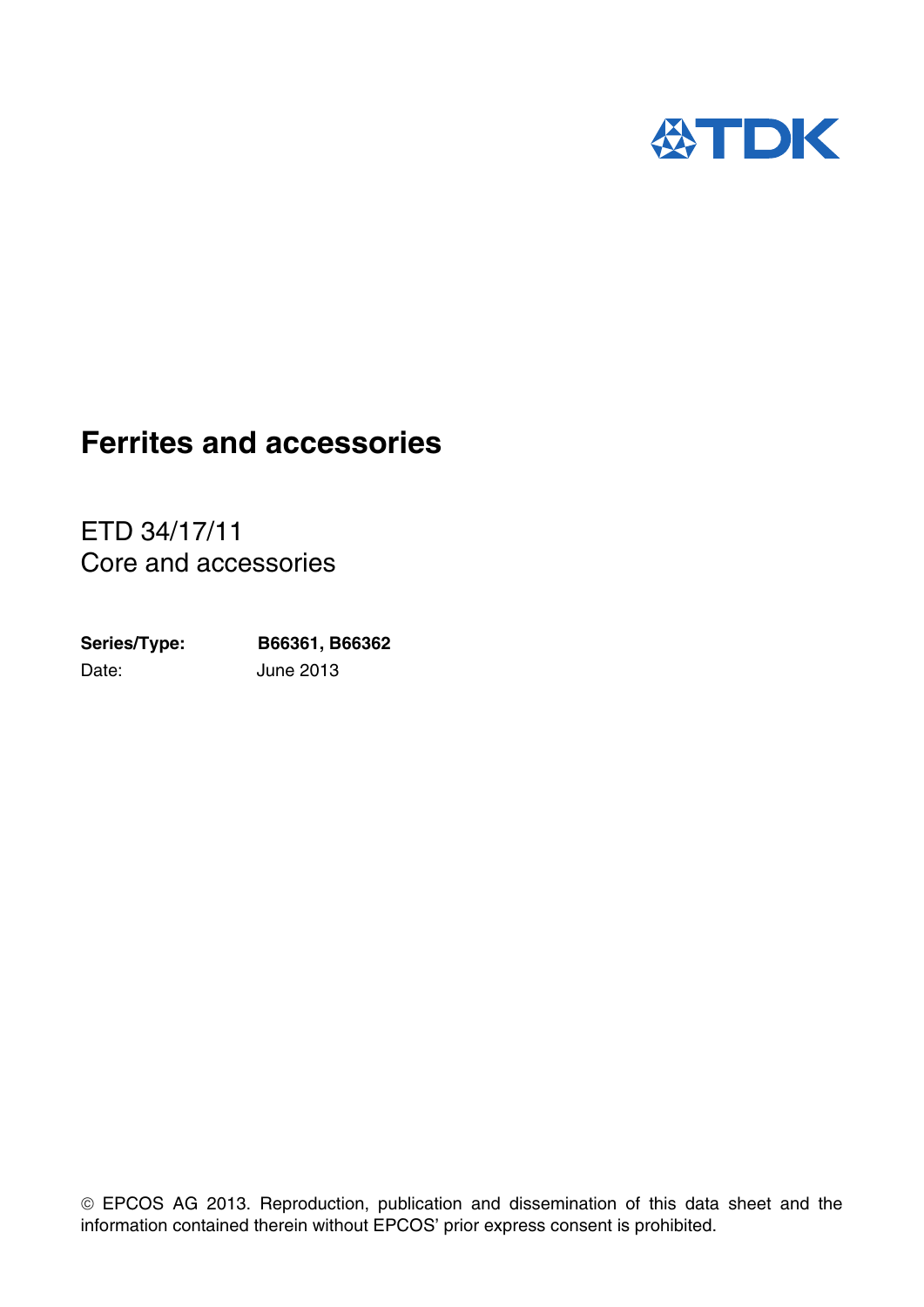# **公TDK**

## **ETD 34/17/11**

#### **Core B66361**

- To IEC 61185
- For SMPS transformers with optimum weight/performance ratio at small volume
- Delivery mode: single units

#### **Magnetic characteristics** (per set)

 $\Sigma I/A = 0.81$  mm<sup>-1</sup>  $I_{\rm e}$  $= 78.6$  mm  $A_e$  = 97.1 mm<sup>2</sup>  $A_{\text{min}} = 91.6 \text{ mm}^2$  $V_e$  = 7630 mm<sup>3</sup>

**Approx. weight** 40 g/set

## $\overline{ }$ cc  $8+0.6$  $7,5 - 0,4$



## **Ungapped**

| Material        | $A1$ value<br>nH | $\mu_{\rm e}$ | $P_V$<br>W/set                           | Ordering code   |
|-----------------|------------------|---------------|------------------------------------------|-----------------|
| N <sub>27</sub> | 2400 +30/-20%    | 1540          | $\vert$ < 1.48 (200 mT, 25 kHz, 100 °C)  | B66361G0000X127 |
| <b>N87</b>      | 2600 +30/-20%    | 1670          | $<$ 4.00 (200 mT, 100 kHz, 100 °C)       | B66361G0000X187 |
| N97             | 2650 +30/-20%    | 1710          | $\approx$ 3.40 (200 mT, 100 kHz, 100 °C) | B66361G0000X197 |

## **Gapped**

| Material          | g<br>mm         | $A1$ value<br>approx.<br>nH | μ <sub>e</sub> | Ordering code<br>$**$ = 27 (N27)<br>$= 87 (N87)$ |
|-------------------|-----------------|-----------------------------|----------------|--------------------------------------------------|
| N <sub>27</sub> , | $0.10 \pm 0.02$ | 790                         | 508            | B66361G0100X1**                                  |
| <b>N87</b>        | $0.20 \pm 0.02$ | 482                         | 310            | B66361G0200X1**                                  |
|                   | $0.50 + 0.05$   | 251                         | 161            | B66361G0500X1**                                  |
|                   | $1.00 \pm 0.05$ | 153                         | 98             | B66361G1000X1**                                  |

The  $A_L$  value in the table applies to a core set comprising one ungapped core (dimension  $g = 0$ ) and one gapped core (dimension  $q > 0$ ).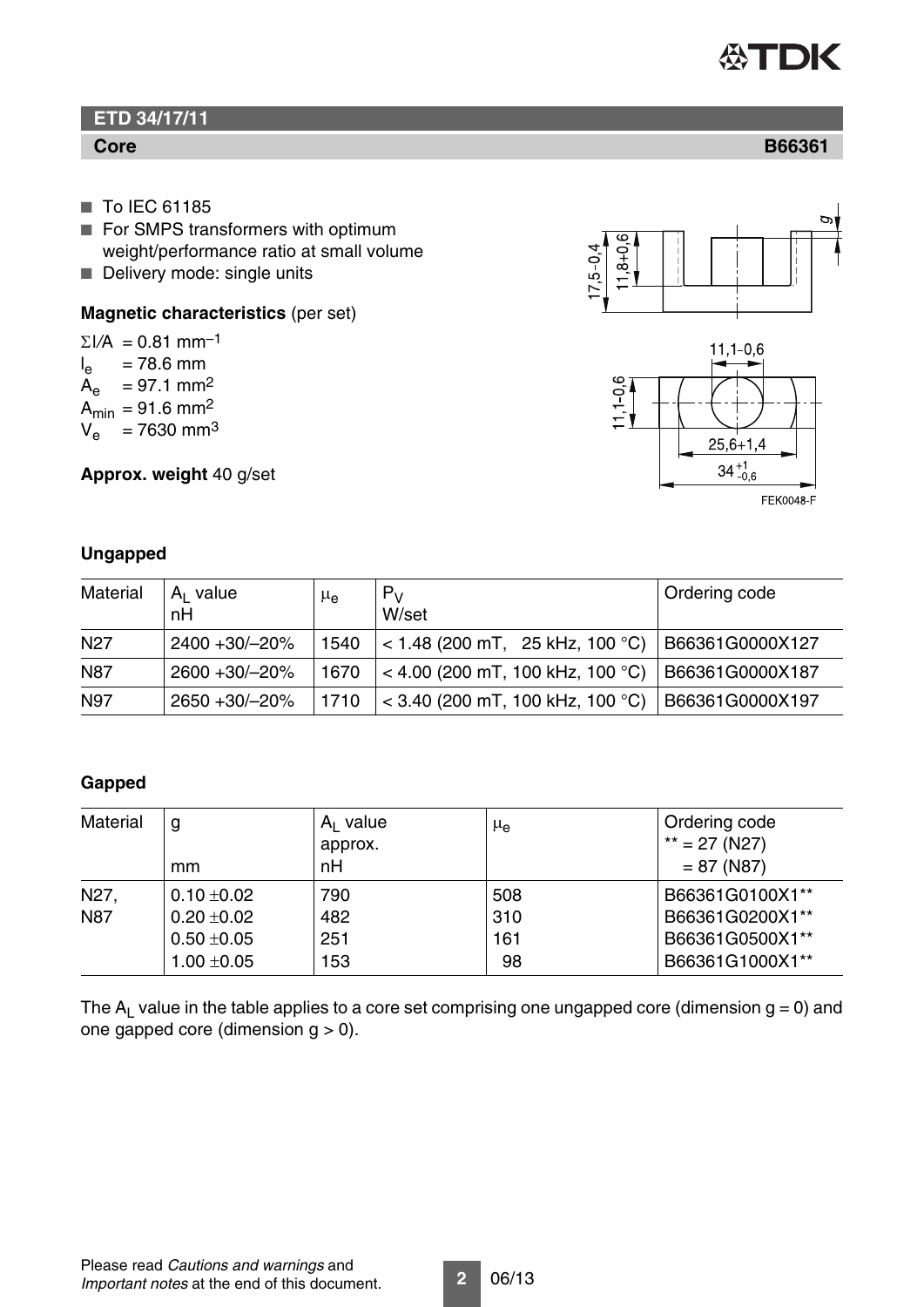

## **ETD 34/17/11**

**Core B66361**

### **Calculation factors** (for formulas, see *"E cores: general information"*)

| Material        | Relationship between<br>air gap $- A1$ value |                      | Calculation of saturation current |                     |             |                       |
|-----------------|----------------------------------------------|----------------------|-----------------------------------|---------------------|-------------|-----------------------|
|                 | K1 (25 °C)                                   | K2 (25 $^{\circ}$ C) | K3 $(25 °C)$                      | K4 (25 $\degree$ C) | K3 (100 °C) | K4 (100 $^{\circ}$ C) |
| N <sub>27</sub> | 153                                          | $-0.713$             | 245                               | $-0.847$            | 227         | $-0.865$              |
| <b>N87</b>      | 153                                          | $-0.713$             | 240                               | $-0.796$            | 222         | $-0.873$              |

Validity range: K1, K2: 0.10 mm < s < 2.50 mm K3, K4: 80 nH <  $A_L$  < 780 nH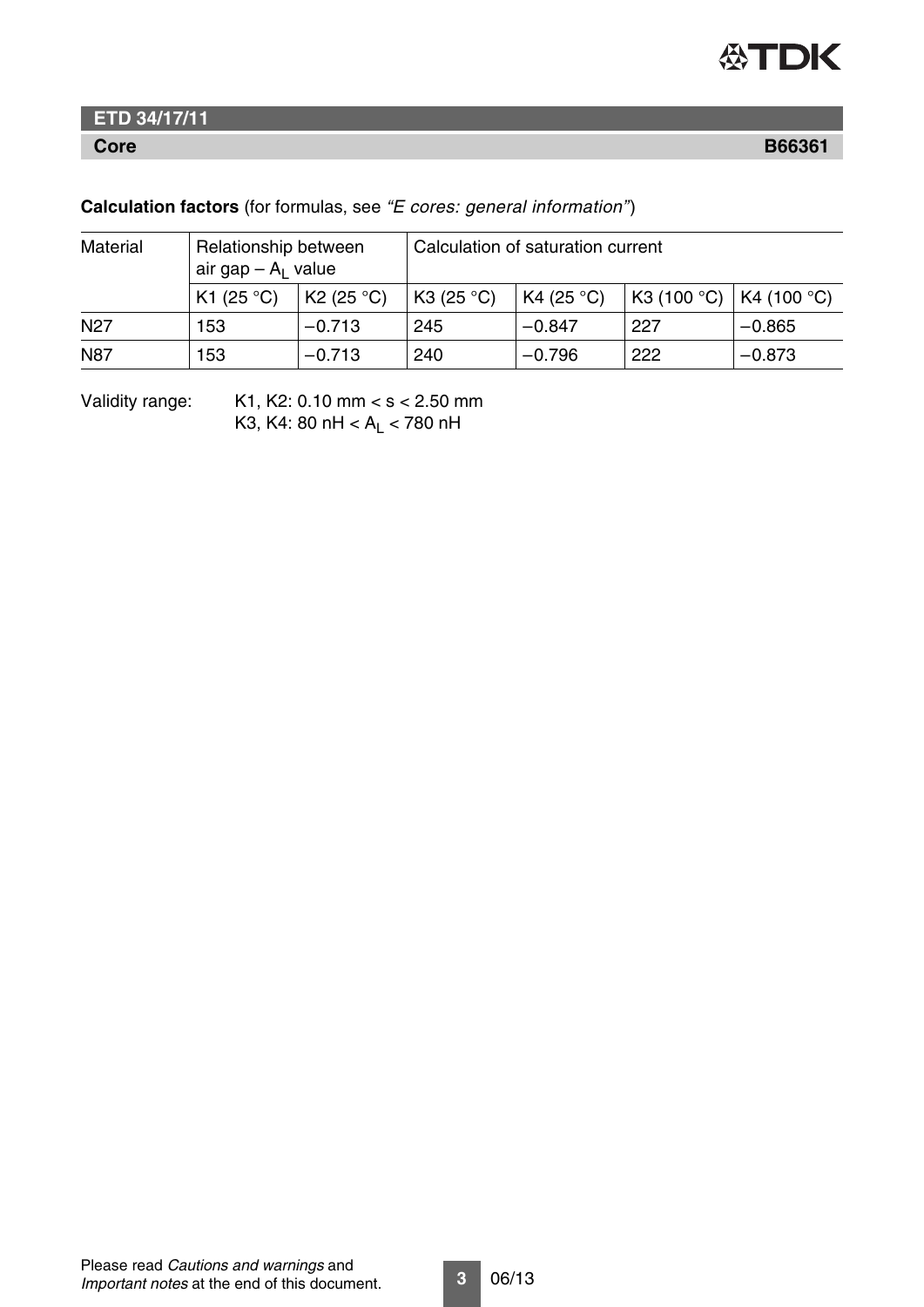

## **ETD 34/17/11**

#### **Accessories B66362**

#### **Coil former** (magnetic axis horizontal)

Material: GFR polyterephthalate, UL 94 V-0, insulation class to IEC 60085: B66362B: F  $\cong$  max. operating temperature 155 °C, color code black Valox 420-SE0<sup>®</sup> [E45329 (M)], GE PLASTICS B V B66362W: H  $\cong$  max. operating temperature 180 °C, color code black Rynite FR 530® [E41938 (M)], E I DUPONT DE NEMOURS & CO INC Solderability: to IEC 60068-2-20, test Ta, method 1 (aging 3): 235 °C, 2 s Resistance to soldering heat: to IEC 60068-2-20, test Tb, method 1B: 350 °C, 3.5 s Winding: see Data Book 2013, chapter "Processing notes, 2.1"

#### **Yoke**

Material: Stainless spring steel (0.4 mm)

| Coil former                                    |                            |          |                            |             | Ordering code                      |
|------------------------------------------------|----------------------------|----------|----------------------------|-------------|------------------------------------|
| Sections                                       | $A_{N}$<br>mm <sup>2</sup> | ΙN<br>mm | $A_R$ value<br>$\mu\Omega$ | <b>Pins</b> |                                    |
|                                                | 122                        | 60.5     | 17                         | 14          | B66362B1014T001<br>B66362W1014T001 |
| Yoke (ordering code per piece, 2 are required) |                            |          |                            |             | B66362A2000X000                    |

#### **Coil former** Yoke





**4** 06/13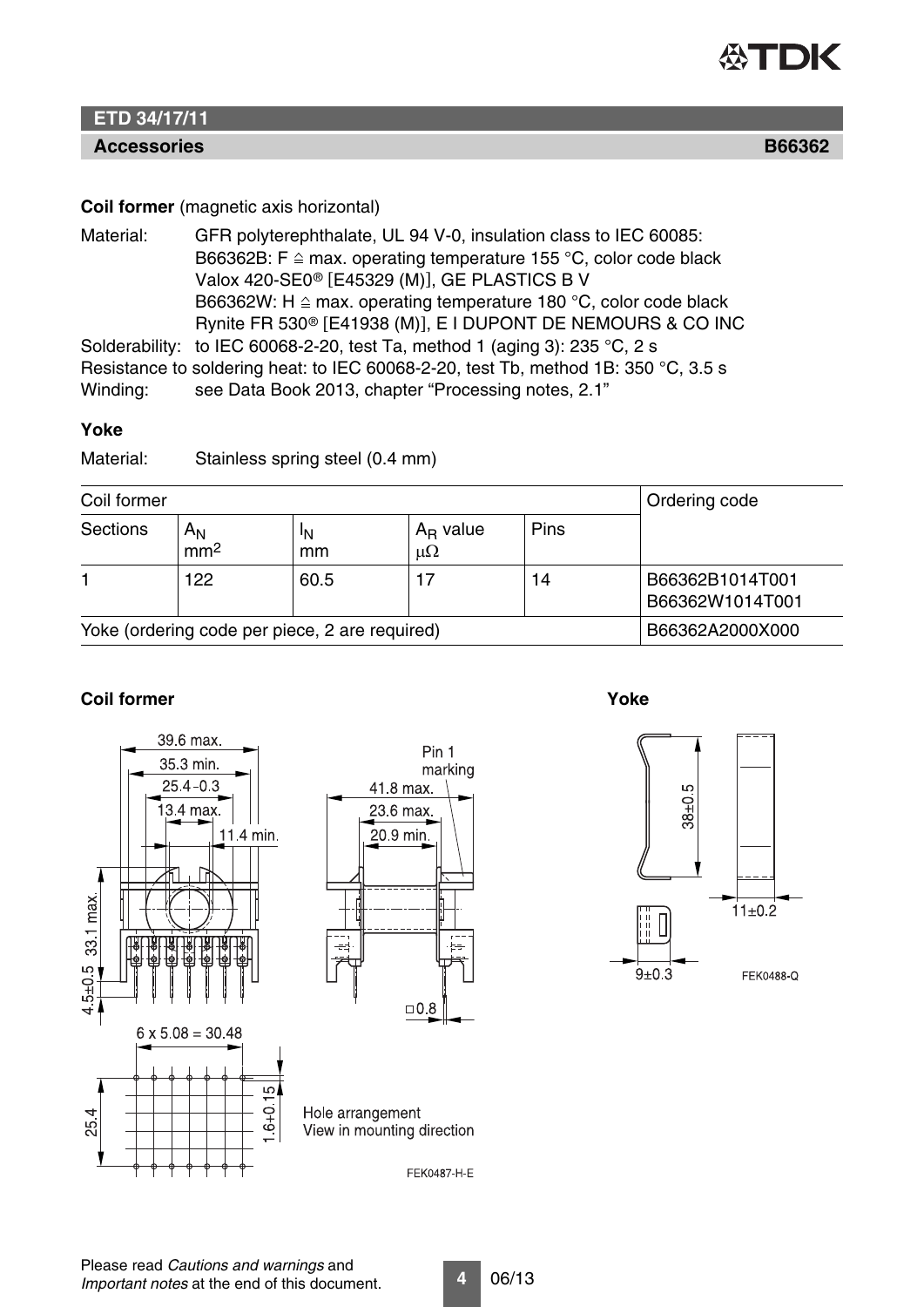

## **ETD 34/17/11**

## **Accessories B66362**

#### **Coil former** (magnetic axis vertical)

| Material: | GFR polyterephthalate (UL 94 V-0, insulation class to IEC 60085:                   |
|-----------|------------------------------------------------------------------------------------|
|           | H $\triangle$ max. operating temperature 180 °C), color code black                 |
|           | Rynite FR 530 <sup>®</sup> [E41938 (M)], E I DUPONT DE NEMOURS & CO INC            |
|           | Solderability: to IEC 60068-2-20, test Ta, method 1 (aging 3): 235 °C, 2 s         |
|           | Resistance to soldering heat: to IEC 60068-2-20, test Tb, method 1B: 350 °C, 3.5 s |
| Winding:  | see Data Book 2013, chapter "Processing notes, 2.1"                                |

#### **Yoke**

Material: Stainless spring steel (0.4 mm)

| Coil former                                    |                                   |          |                            |             | Ordering code   |
|------------------------------------------------|-----------------------------------|----------|----------------------------|-------------|-----------------|
| <b>Sections</b>                                | Α <sub>Ν</sub><br>mm <sup>2</sup> | ΙN<br>mm | $A_R$ value<br>$\mu\Omega$ | <b>Pins</b> |                 |
|                                                | 122                               | 60.5     |                            | 14          | B66362X1014T001 |
| Yoke (ordering code per piece, 2 are required) |                                   |          |                            |             | B66362A2000X000 |

#### **Coil former Yoke**

35.3 min.  $25.4 - 0.3$ 11.3 min. 13 徆 侗 佰  $145 + 0.25$ 27 O  $\overline{14}$ 







 $6 \times 5.08 = 30.48$  $9 \times 254 = 2286$ LC.  $6 + 0$ Hole arrangement



FEK0510-K-E

#### Please read *Cautions and warnings* and *Important notes* at the end of this document.

**5** 06/13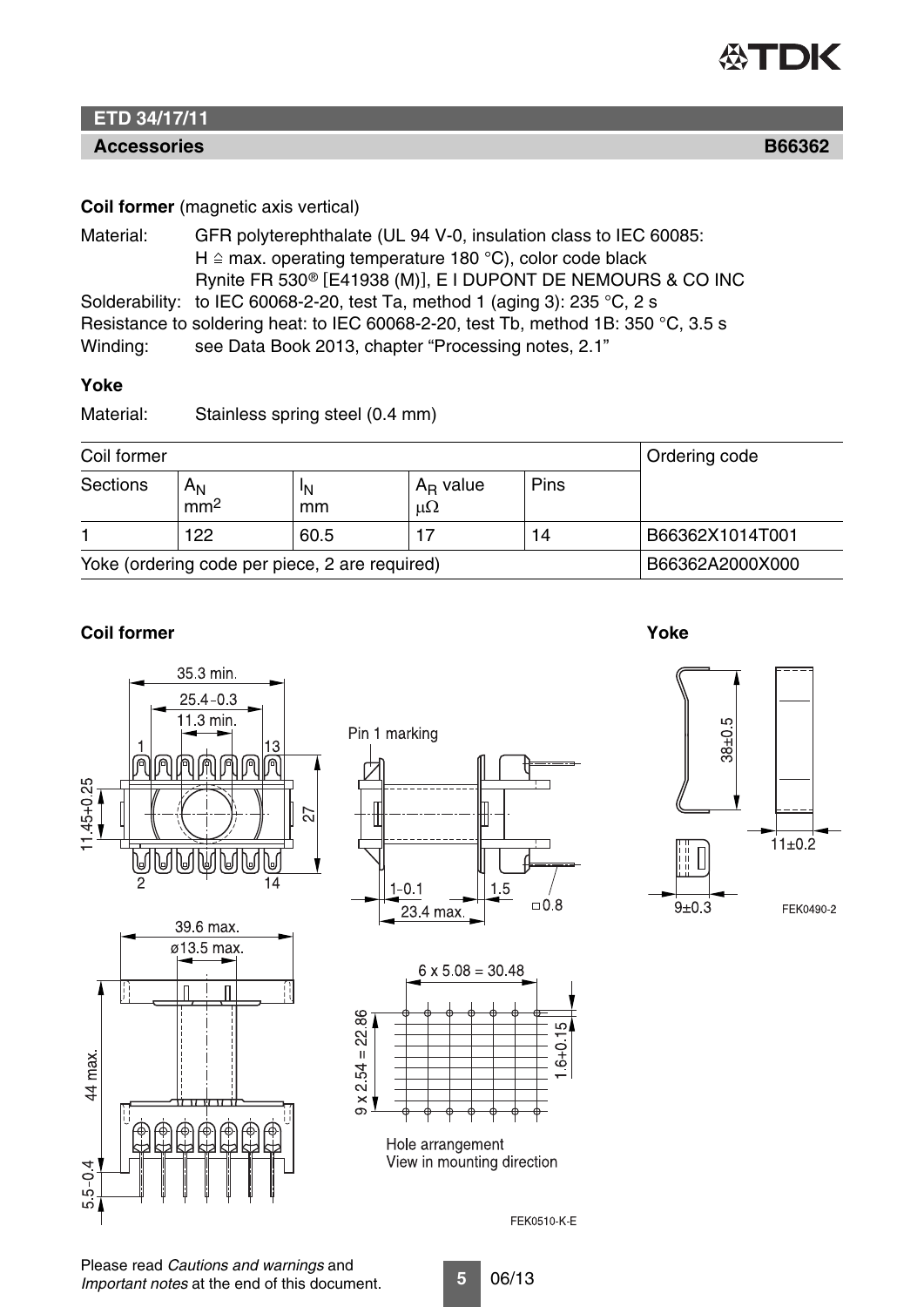

#### **Cautions and warnings**

#### **Mechanical stress and mounting**

Ferrite cores have to meet mechanical requirements during assembling and for a growing number of applications. Since ferrites are ceramic materials one has to be aware of the special behavior under mechanical load.

As valid for any ceramic material, ferrite cores are brittle and sensitive to any shock, fast changing or tensile load. Especially high cooling rates under ultrasonic cleaning and high static or cyclic loads can cause cracks or failure of the ferrite cores.

For detailed information see chapter *"Definitions"*, section 8.1.

#### Effects of core combination on A<sub>L</sub> value

Stresses in the core affect not only the mechanical but also the magnetic properties. It is apparent that the initial permeability is dependent on the stress state of the core. The higher the stresses are in the core, the lower is the value for the initial permeability. Thus the embedding medium should have the greatest possible elasticity.

For detailed information see chapter *"Definitions"*, section 8.2.

#### **Heating up**

Ferrites can run hot during operation at higher flux densities and higher frequencies.

#### **NiZn-materials**

The magnetic properties of NiZn-materials can change irreversible in high magnetic fields.

#### **Processing notes**

- The start of the winding process should be soft. Else the flanges may be destroid.
- To strong winding forces may blast the flanges or squeeze the tube that the cores can no more be mount.
- To long soldering time at high temperature (>300 °C) may effect coplanarity or pin arrangement.
- Not following the processing notes for soldering of the J-leg terminals may cause solderability problems at the transformer because of pollution with Sn oxyd of the tin bath or burned insulation of the wire. For detailed information see chapter *"Processing notes"*, section 8.2.
- The dimensions of the hole arrangement have fixed values and should be understood as a recommendation for drilling the printed circuit board. For dimensioning the pins, the group of holes can only be seen under certain conditions, as they fit into the given hole arrangement. To avoid problems when mounting the transformer, the manufacturing tolerances for positioning the customers' drilling process must be considered by increasing the hole diameter.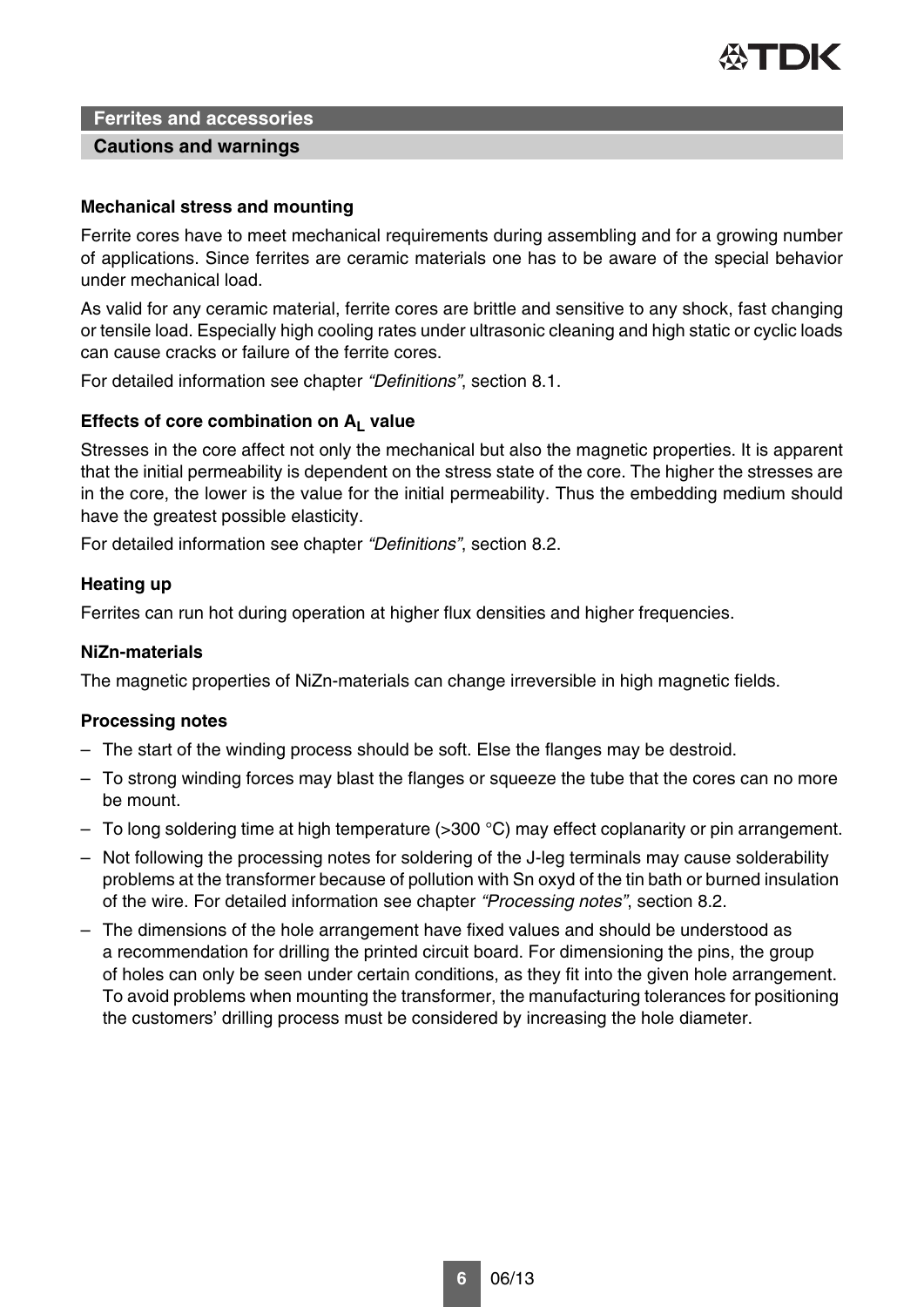

## **Symbols and terms**

| Symbol                            | Meaning                                                           | Unit                         |
|-----------------------------------|-------------------------------------------------------------------|------------------------------|
| A                                 | Cross section of coil                                             | mm <sup>2</sup>              |
| $A_e$                             | Effective magnetic cross section                                  | mm <sup>2</sup>              |
| $A_{L}$                           | Inductance factor; $A_L = L/N^2$                                  | nH                           |
| $A_{L1}$                          | Minimum inductance at defined high saturation ( $\approx \mu_a$ ) | nH                           |
| $A_{min}$                         | Minimum core cross section                                        | mm <sup>2</sup>              |
| $A_{N}$                           | Winding cross section                                             | mm <sup>2</sup>              |
| $A_{R}$                           | Resistance factor; $A_R = R_{Cu}/N^2$                             | $\mu\Omega = 10^{-6} \Omega$ |
| B                                 | RMS value of magnetic flux density                                | $Vs/m2$ , mT                 |
| $\Delta B$                        | Flux density deviation                                            | $Vs/m2$ , mT                 |
| Ê                                 | Peak value of magnetic flux density                               | $Vs/m2$ , mT                 |
| ΔÊ                                | Peak value of flux density deviation                              | $Vs/m2$ , mT                 |
| $B_{DC}$                          | DC magnetic flux density                                          | $Vs/m2$ , mT                 |
| $B_{R}$                           | Remanent flux density                                             | $Vs/m2$ , mT                 |
| $B_S$                             | Saturation magnetization                                          | $Vs/m2$ , mT                 |
| $C_0$                             | Winding capacitance                                               | $F = As/V$                   |
| <b>CDF</b>                        | Core distortion factor                                            | $mm^{-4.5}$                  |
| DF                                | Relative disaccommodation coefficient $DF = d/\mu_i$              |                              |
| d                                 | Disaccommodation coefficient                                      |                              |
| $E_{a}$                           | Activation energy                                                 | J                            |
| f                                 | Frequency                                                         | $s^{-1}$ , Hz                |
| f <sub>cutoff</sub>               | Cut-off frequency                                                 | $s^{-1}$ , Hz                |
| t <sub>max</sub>                  | Upper frequency limit                                             | $s^{-1}$ , Hz                |
| f <sub>min</sub>                  | Lower frequency limit                                             | $s^{-1}$ , Hz                |
| $f_r$                             | Resonance frequency                                               | $s^{-1}$ , Hz                |
| $f_{\text{Cu}}$                   | Copper filling factor                                             |                              |
| g                                 | Air gap                                                           | mm                           |
| H                                 | RMS value of magnetic field strength                              | A/m                          |
| Ĥ                                 | Peak value of magnetic field strength                             | A/m                          |
| $H_{DC}$                          | DC field strength                                                 | A/m                          |
| $H_c$                             | Coercive field strength                                           | A/m                          |
| h                                 | Hysteresis coefficient of material                                | $10^{-6}$ cm/A               |
| $h/\mu$ <sub>i</sub> <sup>2</sup> | Relative hysteresis coefficient                                   | $10^{-6}$ cm/A               |
|                                   | RMS value of current                                              | A                            |
| $I_{DC}$                          | Direct current                                                    | A                            |
| Î                                 | Peak value of current                                             | A                            |
| J                                 | Polarization                                                      | Vs/m <sup>2</sup>            |
| k                                 | Boltzmann constant                                                | J/K                          |
| $k_3$                             | Third harmonic distortion                                         |                              |
| $k_{3c}$                          | Circuit third harmonic distortion                                 |                              |
| L                                 | Inductance                                                        | $H = Vs/A$                   |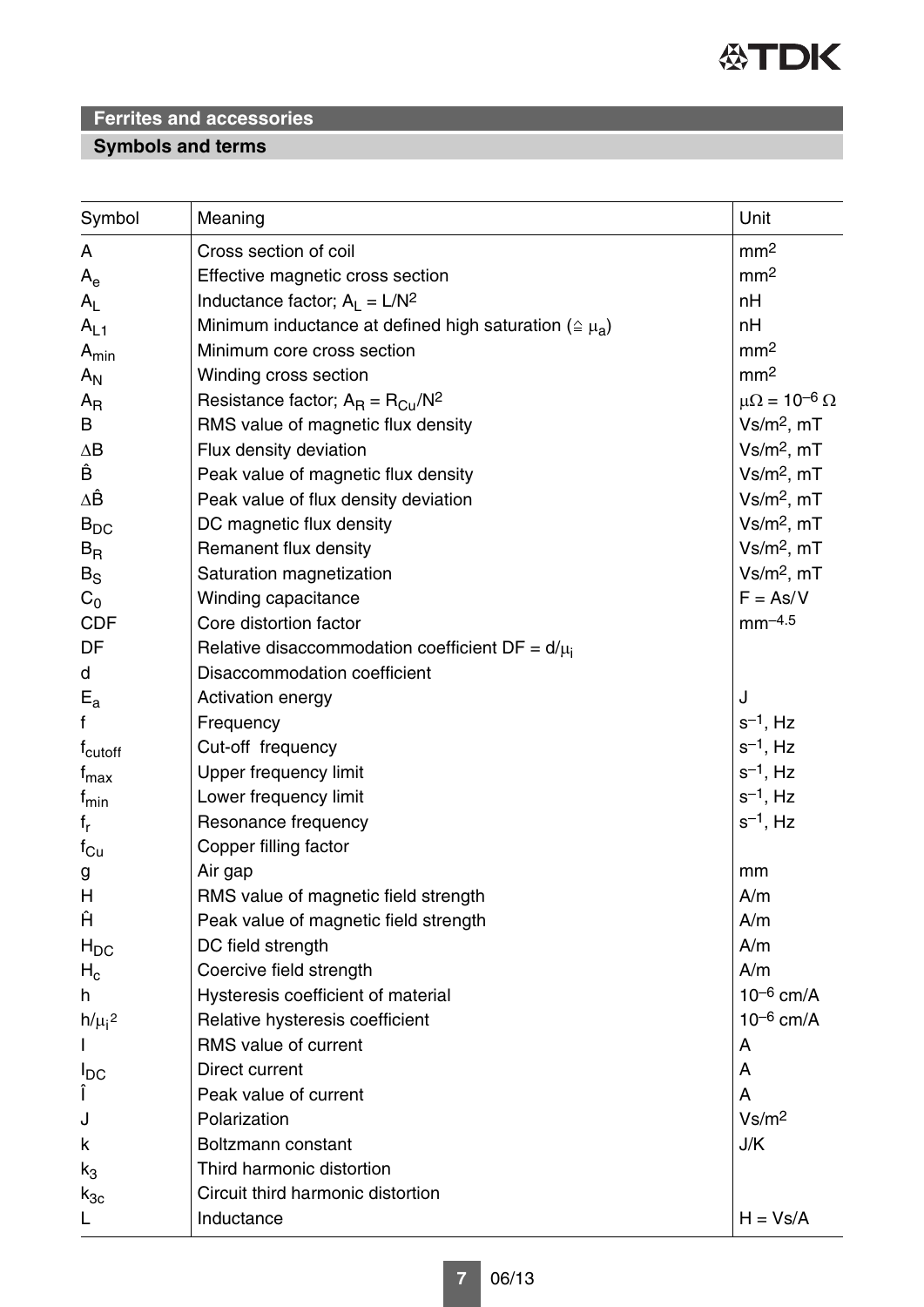

## **Symbols and terms**

| Symbol                     | Meaning                                                                 | Unit            |
|----------------------------|-------------------------------------------------------------------------|-----------------|
| $\Delta L/L$               | Relative inductance change                                              | Н               |
| $L_0$                      | Inductance of coil without core                                         | Н               |
| Lн                         | Main inductance                                                         | H               |
| $L_{\rm p}$                | Parallel inductance                                                     | H               |
| $L_{rev}$                  | Reversible inductance                                                   | Н               |
| $L_{\rm s}$                | Series inductance                                                       | H               |
| $I_{e}$                    | Effective magnetic path length                                          | mm              |
| ΙŅ                         | Average length of turn                                                  | mm              |
| N                          | Number of turns                                                         |                 |
| $\mathsf{P}_{\mathsf{Cu}}$ | Copper (winding) losses                                                 | W               |
| $P_{trans}$                | Transferrable power                                                     | W               |
| $P_V$                      | Relative core losses                                                    | mW/g            |
| PF                         | Performance factor                                                      |                 |
| Q                          | Quality factor ( $Q = \omega L/R_s = 1/tan \delta_l$ )                  |                 |
| R                          | Resistance                                                              | Ω               |
| $\mathsf{R}_{\mathsf{Cu}}$ | Copper (winding) resistance $(f = 0)$                                   | Ω               |
| $R_h$                      | Hysteresis loss resistance of a core                                    | Ω               |
| $\Delta R_h$               | $Rh$ change                                                             | Ω               |
| $R_i$                      | Internal resistance                                                     | Ω               |
| $R_{p}$                    | Parallel loss resistance of a core                                      | Ω               |
| $R_{\rm s}$                | Series loss resistance of a core                                        | Ω               |
| $R_{th}$                   | Thermal resistance                                                      | K/W             |
| $R_V$                      | Effective loss resistance of a core                                     | Ω               |
| s                          | Total air gap                                                           | mm              |
| Τ                          | Temperature                                                             | $^{\circ}C$     |
| $\Delta T$                 | Temperature difference                                                  | Κ               |
| $T_{\rm C}$                | Curie temperature                                                       | $^{\circ}C$     |
| t                          | Time                                                                    | S               |
| $t_v$                      | Pulse duty factor                                                       |                 |
| tan $\delta$               | Loss factor                                                             |                 |
| tan $\delta_{\rm L}$       | Loss factor of coil                                                     |                 |
| tan $\delta_{\mathbf{r}}$  | (Residual) loss factor at $H \rightarrow 0$                             |                 |
| tan $\delta_{\mathbf{e}}$  | Relative loss factor                                                    |                 |
| tan $\delta_h$             | Hysteresis loss factor                                                  |                 |
| tan $\delta/\mu_i$         | Relative loss factor of material at $H \rightarrow 0$                   |                 |
| U                          | RMS value of voltage                                                    | V               |
| Û                          | Peak value of voltage                                                   | $\vee$          |
| $V_{e}$                    | Effective magnetic volume                                               | mm <sup>3</sup> |
| Z                          | Complex impedance                                                       | $\Omega$        |
| $Z_{n}$                    | Normalized impedance $ Z _n =  Z  / N^2 \times \varepsilon (I_e / A_e)$ | $\Omega/mm$     |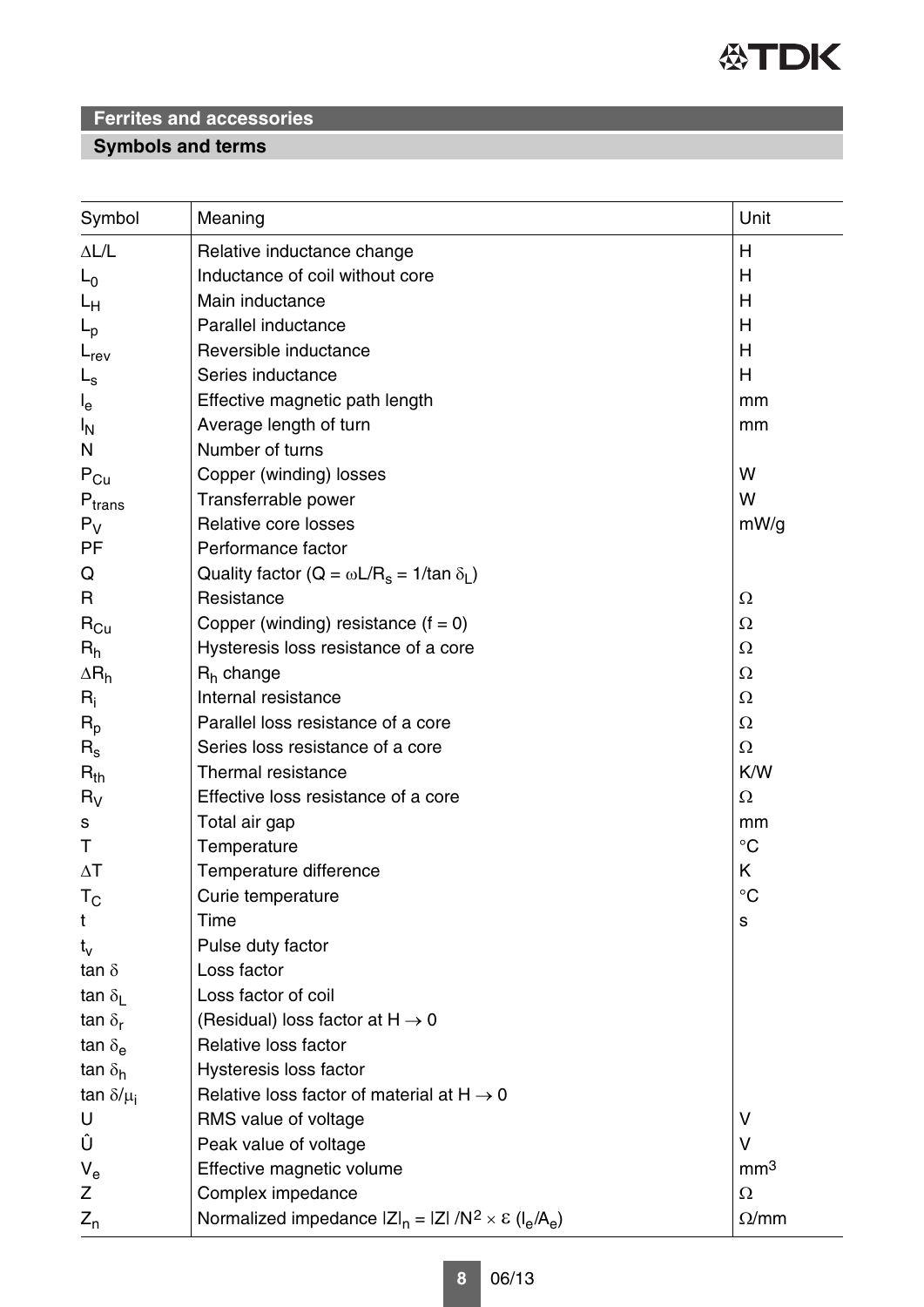

## **Symbols and terms**

| Symbol                     | Meaning                                                                            | Unit                     |
|----------------------------|------------------------------------------------------------------------------------|--------------------------|
| $\alpha$                   | Temperature coefficient (TK)                                                       | 1/K                      |
| $\alpha_F$                 | Relative temperature coefficient of material                                       | 1/K                      |
| $\alpha_e$                 | Temperature coefficient of effective permeability                                  | 1/K                      |
| $\varepsilon_{\mathsf{r}}$ | Relative permittivity                                                              |                          |
| Φ                          | Magnetic flux                                                                      | Vs                       |
| $\eta$                     | Efficiency of a transformer                                                        |                          |
| $\eta_B$                   | Hysteresis material constant                                                       | $mT-1$                   |
| $\eta_i$                   | Hysteresis core constant                                                           | $A^{-1}H^{-1/2}$         |
| $\lambda_{\rm s}$          | Magnetostriction at saturation magnetization                                       |                          |
| $\mu$                      | Relative complex permeability                                                      |                          |
| $\mu_0$                    | Magnetic field constant                                                            | Vs/Am                    |
| $\mu_{a}$                  | Relative amplitude permeability                                                    |                          |
| $\mu_{\rm app}$            | Relative apparent permeability                                                     |                          |
| $\mu_{\rm e}$              | Relative effective permeability                                                    |                          |
| $\mu_{i}$                  | Relative initial permeability                                                      |                          |
| $\mu_p$                    | Relative real (inductive) component of $\mu$<br>(for parallel components)          |                          |
| $\mu_{\rm p}$              | Relative imaginary (loss) component of $\overline{\mu}$ (for parallel components)  |                          |
| $\mu_{\text{r}}$           | Relative permeability                                                              |                          |
| $\mu_{\text{rev}}$         | Relative reversible permeability                                                   |                          |
| $\mu_{\rm s}$              | Relative real (inductive) component of $\overline{\mu}$<br>(for series components) |                          |
| $\mu_{\text{s}}$ "         | Relative imaginary (loss) component of $\overline{\mu}$ (for series components)    |                          |
| $\mu_{\text{tot}}$         | Relative total permeability                                                        |                          |
|                            | derived from the static magnetization curve                                        |                          |
| $\rho$                     | Resistivity                                                                        | $\Omega$ m <sup>-1</sup> |
| $\Sigma I/A$               | Magnetic form factor                                                               | $mm-1$                   |
| $\tau_{\text{Cu}}$         | DC time constant $\tau_{Cu} = L/R_{Cu} = A_L/A_R$                                  | $\mathbf S$              |
| $\omega$                   | Angular frequency; $\omega = 2 \Pi f$                                              | $s^{-1}$                 |

All dimensions are given in mm.

SMD Surface-mount device